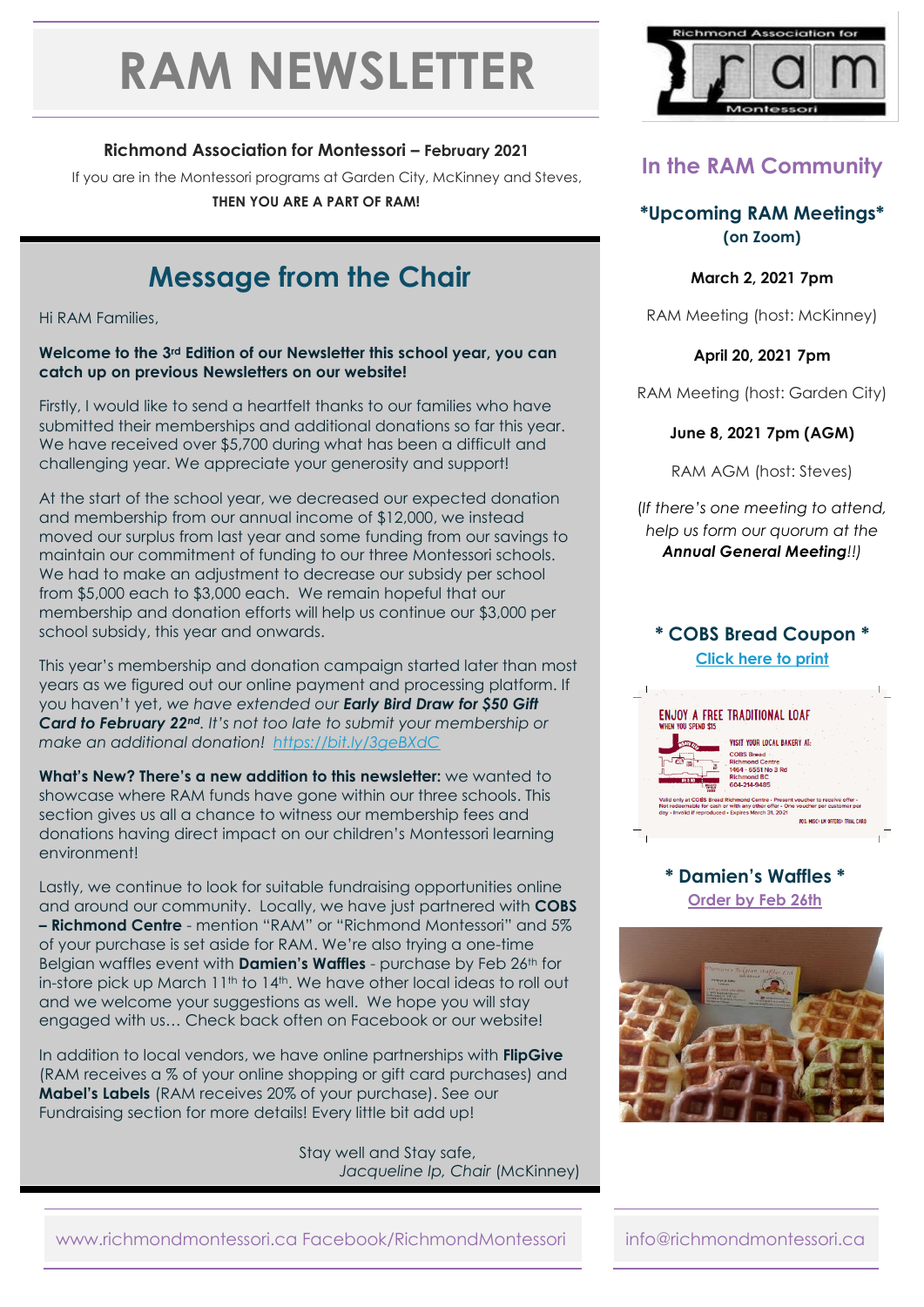# **PARENTS, what can YOU do to help?**

### **1. Help us raise funds for our classrooms.**

Our primary fundraising source is donations from our families! Our funding goes directly into the Montessori classrooms and program. We are required to maintain annual memberships (\$75) to facilitate voting on our budget and activities. While there are no minimum required amounts, every donation of \$200 or more will include your annual membership and a tax receipt for the full \$200! **<https://bit.ly/3geBXdC>**

*If you want to send us an email transfer or a cheque, please fill out ou[r membership form](https://drive.google.com/file/d/1SfBxqjQ7eF1os-8O8gcTfZanJ2rONCZp/view)* and email us. If you process through Eventbrite, there is no need to send us an email, we will *gather the information electronically.*

### **2. Join us at our meetings and stay engaged.**

Our meetings are generally held every other month, rotating between the three schools (hosted by the school's administrator). This year's meetings will take place Tuesday evenings at 7pm via Zoom. Visit our website and Facebook events for more updates!

## **3. Questions, comments, suggestions, or ideas?**

We welcome your ideas, suggestions and feedback. Consider helping us with idea implementation! Email us at info@richmondmontesori.ca or contact us on our Facebook page. We'd love to hear from you!

# **Current Fundraisers**

**PARENTS, what can YO please let us know! Here are our active campaigns: If you have other Fundraising ideas that may benefit RAM,** 

*FlipGive* – Our campaign runs all year long, click through to get to your shopping needs, you can also get e-Gift cards! <https://scotiabankhockeyclub.flipgive.com/f/1172093> Download the app, and join our team with code: **YQDJ7F**

**Damien's Waffle Fundraiser** – \$25 for a box of 8 assorted waffles. Order by Feb 26<sup>th</sup> and pick up Mar 11<sup>th</sup> - Mar 14<sup>th</sup> (10am-4pm only) [Click here](http://www.richmondmontessori.ca/wordpress/wp-content/uploads/2021/02/Damiens-Waffles-RAM-Order-Form-Fillable-PDF.pdf) for the order form and payment details.

**COBS Bread (Richmond Centre)** – we have newly partnered with COBS Bread at Richmond Centre. For the remainder of the school year, mention **RAM** or **"Richmond Montessori"** when you pay, and RAM will receive 5% of your purchase! Click [here](http://www.richmondmontessori.ca/wordpress/wp-content/uploads/2021/02/Voucher-RAM-Dough-Raiser.pdf) for a coupon for a free loaf of bread with your \$15 purchase until Mar 31st!

**Mabel's Labels** – Select "**Support a Fundraiser**". Type in "Richmond Association for Montessori". Shipping is always free! [https://mabelslabels.ca/en\\_CA/fundraising/support/](https://mabelslabels.ca/en_CA/fundraising/support/)



#### **2020-2021 RAM Execs**

**Chair:** Jacqueline Ip (M)

**Treasurer:** Daphne Yen (S)

**Secretary:** Aliaa Elkhashab (S)

#### **Social Media / Webmaster:** Sonja Starke (GC), Lydia Liu (S), Faye Huang (S)

**Fundraising:** Lydia Liu (S), Winnie Ng (S)

**Steves RAM/PAC Liase:** Justine Ross (S)

#### **McKinney RAM/PAC Liase:** \***position available**\*

**Garden City RAM/PAC Liase:** Sonja Starke (GC)

**Members at Large:** Rika Motohashi (S), Doris Lin (S), Fiona Yuen (S)

*ALL MEMBERSHIP AND CASH DRIVE FORMS RECEIVED BY MON, FEB 22ND 2021 WILL BE ENTERED INTO A PRIZE DRAW FOR A \$50 GIFT CERTIFICATE!!*



www.richmondmontessori.ca Facebook/RichmondMontessori info@richmondmontessori.ca